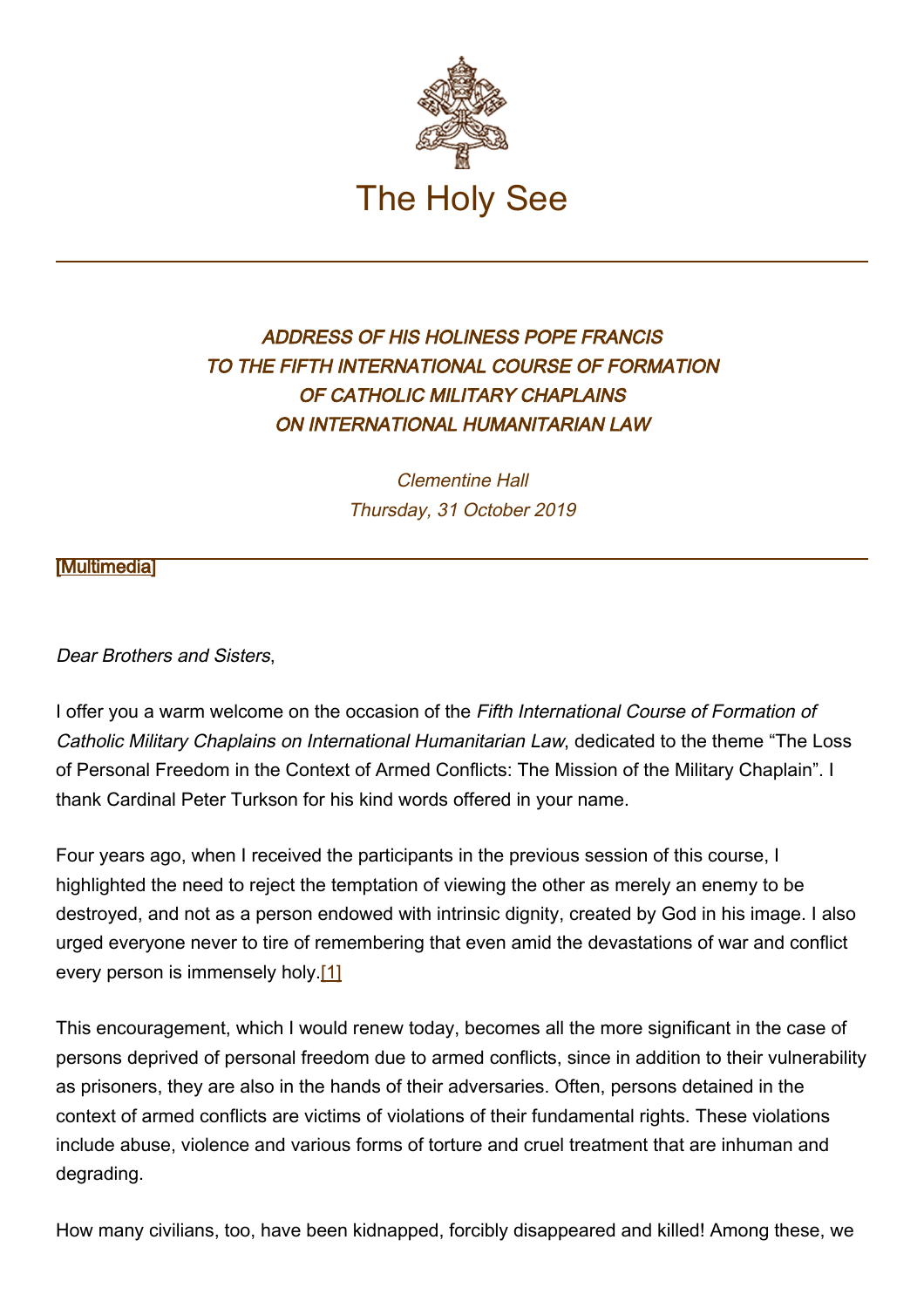can count numerous men and women religious of whom we hear nothing more, or who have given their lives for their consecration to God and their service to others, without favouritism or nationalistic bias.

I assure all these persons and their families of my prayers, that they may always have the courage to move forward and not lose hope.

International humanitarian law contains a number of provisions aimed at the protection of the dignity of detainees; this is especially the case in regard to the law governing international armed conflicts. The ethical foundation and crucial importance of these norms for safeguarding human dignity in the tragic context of armed conflicts means that they must be properly and rigorously respected and enforced. This also applies to encounters with detainees, independently of the nature and gravity of the crimes they may have committed. Respect for the dignity and physical integrity of the human person, in fact, cannot depend upon the actions they have done, but is a moral duty to which every person and every authority is called.

Dear Ordinaries and military chaplains: as you carry out your mission to form the consciences of the members of the armed forces, I encourage you to spare no effort to enable the norms of international humanitarian law to be accepted in the hearts of those entrusted to your pastoral care. Let yourselves be guided by the words of the Gospel: "I was in prison and you came to me" (Mt 25:36).

This means assisting the particular portion of the People of God entrusted to your care to identify those elements of the common patrimony of humanity, based on the natural law, that can become a bridge and a platform of encounter with everyone. The servants of Christ in the military world are also the first to be at the service of men and women and of their fundamental rights. I think of those among you who are close to military personnel in situations of international conflict; you are called to open their consciences to that universal love which brings one person closer to another, no matter what the other's race, nationality, culture or religion may be.

But even before this, something else is required: an educational effort alongside that of families and Christian communities. This involves instilling the values of friendship, understanding, tolerance, goodness, and respect for all persons. It means forming young people who are sensitive to other cultures and their richness and committed to a global citizenship, in order to promote the growth of the one great human family. The Second Vatican Council calls those in military service "custodians of the security and freedom of their people" ([Gaudium et Spes](http://www.vatican.va/archive/hist_councils/ii_vatican_council/documents/vat-ii_const_19651207_gaudium-et-spes_en.html), 79). You are in their midst so that those words, which war contradicts and nullifies, can become a reality, so that they can give meaning to the lives of so many, both young and not so young, who, as military personnel, do not want to be robbed of human and Christian values.

Dear brothers and sisters, on 12 August 1949, the Geneva Convention Relative to the Protection